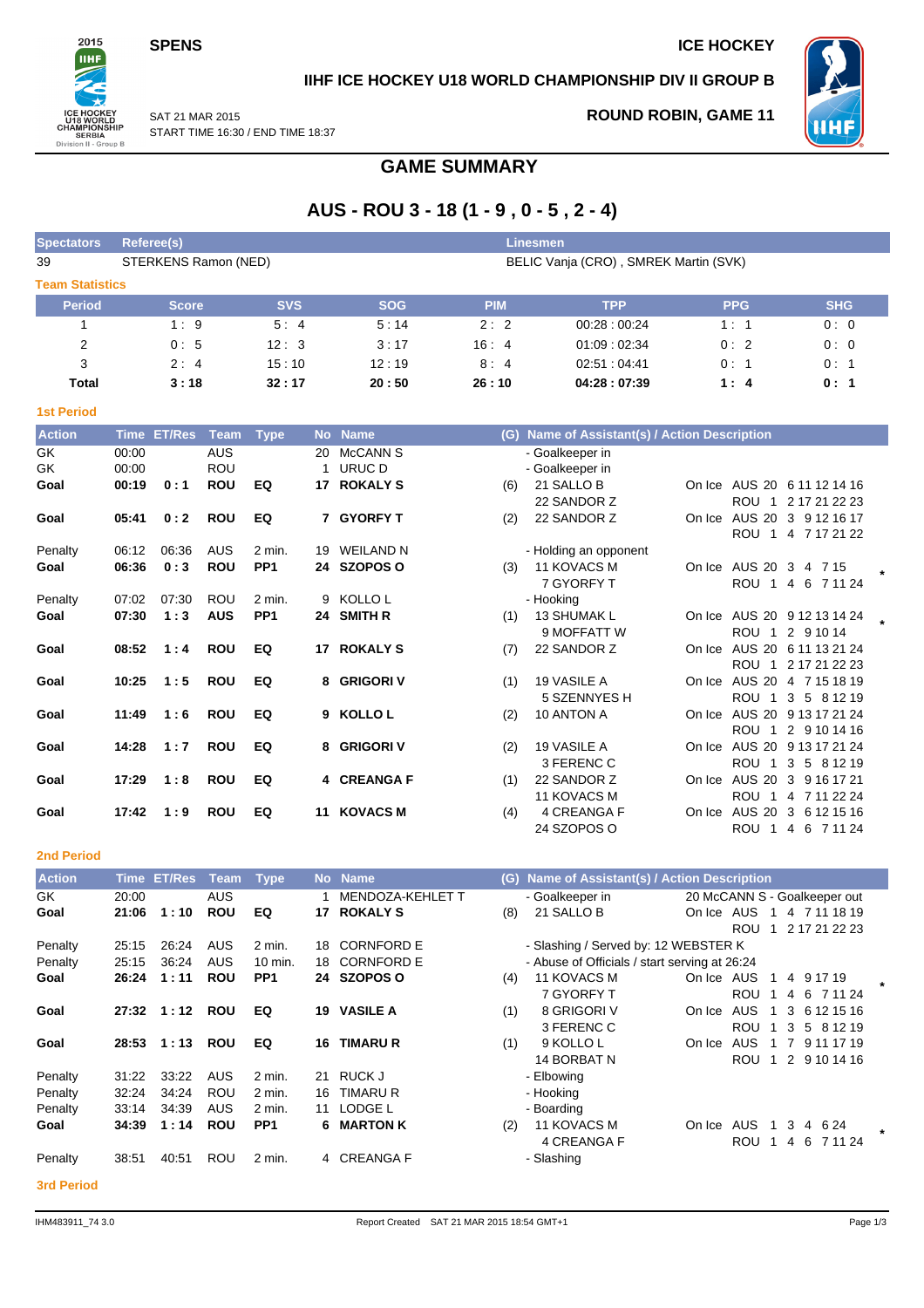## **SPENS** ICE HOCKEY



## **IIHF ICE HOCKEY U18 WORLD CHAMPIONSHIP DIV II GROUP B**



## **ROUND ROBIN, GAME 11**

SAT 21 MAR 2015 START TIME 16:30 / END TIME 18:37

| <b>Action</b> | Time  | <b>ET/Res</b> | <b>Team</b> | <b>Type</b>     |    | No Name            |     | (G) Name of Assistant(s) / Action Description |            |                              |                                |
|---------------|-------|---------------|-------------|-----------------|----|--------------------|-----|-----------------------------------------------|------------|------------------------------|--------------------------------|
| GK            | 40:00 |               | <b>ROU</b>  |                 | 20 | <b>MORES</b>       |     | - Goalkeeper in                               |            |                              | 1 URUC D - Goalkeeper out      |
| Penalty       | 45:28 | 47:28         | <b>AUS</b>  | $2$ min.        | 13 | SHUMAK L           |     | - Charging                                    |            |                              |                                |
| Goal          | 49:26 | 1:15          | <b>ROU</b>  | EQ              |    | 19 VASILE A        | (2) | 12 GAJDO B                                    | On Ice AUS | $\overline{1}$               | 7 11 15 18 19                  |
|               |       |               |             |                 |    |                    |     | 8 GRIGORI V                                   |            |                              | ROU 20 3 5 8 12 19             |
| Penalty       | 49:49 | 51:49         | <b>ROU</b>  | $2$ min.        |    | 20 MORE S          |     | - Tripping / Served by: 12 GAJDO B            |            |                              |                                |
| Goal          | 50:45 | 1:16          | <b>ROU</b>  | SH <sub>1</sub> |    | 21 SALLO B         | (4) | 17 ROKALY S                                   | On Ice AUS | -1                           | 4 6 13 21 24                   |
|               |       |               |             |                 |    |                    |     |                                               |            |                              | ROU 20 2 17 21 23              |
| Penalty       | 52:36 | 54:36         | <b>AUS</b>  | $2$ min.        | 18 | <b>CORNFORD E</b>  |     | - Charging                                    |            |                              |                                |
| Goal          | 55:13 | 1:17          | <b>ROU</b>  | EQ              |    | 9 KOLLO L          | (3) |                                               | On Ice AUS | $\overline{1}$               | 9 11 12 13 16                  |
|               |       |               |             |                 |    |                    |     |                                               |            |                              | ROU 20 2 9 10 14 16            |
| Goal          |       | $55:33$ 2:17  | <b>AUS</b>  | EQ              |    | <b>7 STEVENT</b>   | (2) |                                               | On Ice     | <b>AUS</b><br>$\overline{1}$ | 4 6 7 18 19                    |
|               |       |               |             |                 |    |                    |     |                                               |            |                              | ROU 20 2 17 21 22 23           |
| Penalty       | 55:46 | 56:27         | <b>AUS</b>  | $2$ min.        | 15 | <b>JAUNOZOLS H</b> |     | - Tripping                                    |            |                              |                                |
| Goal          | 56:27 | 2:18          | <b>ROU</b>  | PP <sub>1</sub> | 6. | <b>MARTON K</b>    | (3) | 24 SZOPOS O                                   | On Ice     | AUS<br>$\overline{1}$        | 3 4 1 7 2 1                    |
|               |       |               |             |                 |    |                    |     | <b>11 KOVACS M</b>                            |            | <b>ROU 20</b>                | 7 11 24<br>6<br>$\overline{4}$ |
| Goal          | 57:13 | 3:18          | <b>AUS</b>  | EQ              |    | 16 CARINI E        | (2) | 12 WEBSTER K                                  | On Ice     | <b>AUS</b><br>$\overline{1}$ | 3<br>6<br>9 12 16              |
|               |       |               |             |                 |    |                    |     | 3 HENNING M                                   |            |                              | ROU 20 3 5 8 12 19             |
| Penalty       | 58:49 | 60:00         | <b>ROU</b>  | $2$ min.        | 10 | ANTON A            |     | - Slashing                                    |            |                              |                                |
| Penalty       | 58:49 | 60:00         | <b>AUS</b>  | $2$ min.        | 19 | <b>WEILAND N</b>   |     | - Kneeing                                     |            |                              |                                |
| GK            | 60:00 |               | <b>AUS</b>  |                 |    |                    |     |                                               |            | 1 MENDOZA-KEHLET T -         |                                |
|               |       |               |             |                 |    |                    |     |                                               |            | Goalkeeper out               |                                |

|     | (G) Name of Assistant(s) / Action Description |        |                      |                            |  |
|-----|-----------------------------------------------|--------|----------------------|----------------------------|--|
|     | - Goalkeeper in<br>- Charging                 |        |                      | 1 URUC D - Goalkeeper out  |  |
| (2) | 12 GAJDO B                                    |        |                      | On Ice AUS 1 7 11 15 18 19 |  |
|     | 8 GRIGORI V                                   |        |                      | ROU 20 3 5 8 12 19         |  |
|     | - Tripping / Served by: 12 GAJDO B            |        |                      |                            |  |
| (4) | <b>17 ROKALY S</b>                            | On Ice |                      | AUS 1 4 6 13 21 24         |  |
|     |                                               |        |                      | ROU 20 2 17 21 23          |  |
|     | - Charging                                    |        |                      |                            |  |
| (3) |                                               |        |                      | On Ice AUS 1 9 11 12 13 16 |  |
|     |                                               |        |                      | ROU 20 2 9 10 14 16        |  |
| (2) |                                               |        |                      | On Ice AUS 1 4 6 7 18 19   |  |
|     |                                               |        |                      | ROU 20 2 17 21 22 23       |  |
|     | - Tripping                                    |        |                      |                            |  |
| (3) | 24 SZOPOS O                                   |        |                      | On Ice AUS 1 3 4 17 21     |  |
|     | <b>11 KOVACS M</b>                            |        | ROU 20               | 4<br>6 7 11 24             |  |
| (2) | 12 WEBSTER K                                  |        | On Ice AUS 1         | 3 6 9 1 2 1 6              |  |
|     | 3 HENNING M                                   |        |                      | ROU 20 3 5 8 12 19         |  |
|     | - Slashing                                    |        |                      |                            |  |
|     | - Kneeing                                     |        |                      |                            |  |
|     |                                               |        | 1 MENDOZA-KEHLET T - |                            |  |
|     |                                               |        | Goalkeeper out       |                            |  |
|     |                                               |        |                      |                            |  |

GK 60:00 ROU 20 MORE S - Goalkeeper out

### **Goalkeeper Records**

### **Team : AUS - Australia Team : ROU - Romania**

| No Name               |    | SOG SVS | <b>MIP</b> | l No Name        | <b>SOG</b> | <b>SVS</b> | <b>MIP</b> |
|-----------------------|----|---------|------------|------------------|------------|------------|------------|
| MENDOZA-KEHLET Tyrone | 36 | 27      | 40:00      | 1 URUC Daniel    |            |            | 40:00      |
| 20 McCANN Stephen     | 14 |         | 20:00      | 20 MORE Szabolcs |            | 10         | 20:00      |

### **Game Statistics**

| <b>Team: AUS (green)</b> |                            |    |          |          |                         |                |                |          |        |   |                |                      |                 |       |
|--------------------------|----------------------------|----|----------|----------|-------------------------|----------------|----------------|----------|--------|---|----------------|----------------------|-----------------|-------|
|                          | Head Coach: LINDSAY Steven |    |          |          |                         |                |                |          |        |   |                | <b>Shots on Goal</b> |                 |       |
| <b>No Pos</b>            | <b>Name</b>                | G. | A        | P        | <b>PIM</b>              | $FO+$          | FO-            | $FO+/-$  | FO%    |   | $\overline{2}$ | 3                    | <b>TS</b><br>OT | $+/-$ |
| 6 D                      | <b>KUBARA Bayley</b>       | 0  | $\Omega$ | 0        | 0                       | 0              | $\Omega$       | 0        | 0.00   | 0 | 0              | 0                    | 0               | $-3$  |
| F<br>11                  | LODGE Lynden               | 0  | 0        | 0        | 2                       | 0              |                | -1       | 0.00   | 0 | 0              | 2                    | 2               | -6    |
| 12 F                     | <b>WEBSTER Kieren</b>      | 0  |          |          | 0                       | 12             | 11             |          | 52.17  | 1 | 0              | 2                    | 3               | $-4$  |
| F<br>14                  | McGUINESS Remy +C          | 0  | $\Omega$ | $\Omega$ | 0                       | 1              | $\Omega$       |          | 100.00 | 0 | $\Omega$       | 0                    | 0               | $-1$  |
| 16 F                     | CARINI Ellesse +A          |    | $\Omega$ |          | 0                       | $\mathbf 0$    |                | -1       | 0.00   | 0 |                | 2                    | 3               | $-5$  |
| 4 D                      | <b>STRINGER Corey</b>      | 0  | $\Omega$ | 0        | 0                       | 0              | $\Omega$       | 0        | 0.00   | 0 | 0              | 0                    | 0               | $-2$  |
| 7F                       | <b>STEVEN Thomas</b>       |    | $\Omega$ |          | 0                       |                |                | $\Omega$ | 50.00  | 0 | 0              | $\overline{2}$       | $\overline{2}$  | $-3$  |
| D<br>15                  | <b>JAUNOZOLS Harrison</b>  | 0  | 0        | 0        | 2                       | 0              | 0              | 0        | 0.00   | 0 | 0              | 0                    | 0               | $-4$  |
| F<br>18                  | <b>CORNFORD Ethan</b>      | 0  | $\Omega$ | $\Omega$ | 14                      | 13             | 4              | 9        | 76.47  | 0 | 0              | 2                    | $\overline{2}$  | $-2$  |
| F<br>19                  | <b>WEILAND Nicholas</b>    | 0  | $\Omega$ | 0        | 4                       | 0              | 2              | $-2$     | 0.00   | 1 | 0              |                      | 2               | $-3$  |
| 3 F                      | <b>HENNING Mitchell</b>    | 0  |          |          | 0                       | 2              | 2              | 0        | 50.00  |   | 0              | 0                    |                 | $-3$  |
| D<br>9                   | <b>MOFFATT William</b>     | 0  |          |          | 0                       | 0              |                | $-1$     | 0.00   | 0 | $\Omega$       | 0                    | 0               | $-5$  |
| F<br>17                  | <b>KONG Brendan</b>        | 0  | $\Omega$ | 0        | 0                       | $\mathbf 0$    | 2              | $-2$     | 0.00   | 0 |                | 0                    |                 | $-5$  |
| F<br>21                  | <b>RUCK Jakob</b>          | 0  | 0        | 0        | $\overline{\mathbf{c}}$ | 5              | 10             | $-5$     | 33.33  | 1 | 0              |                      | $\overline{c}$  | $-5$  |
| 24 F                     | SMITH Ryan +A (BP)         | 1  | 0        |          | 0                       | $\overline{2}$ | $\overline{2}$ | 0        | 50.00  | 1 |                | 0                    | $\overline{2}$  | $-4$  |
| F<br>13                  | <b>SHUMAK Lachlan</b>      | 0  |          |          | 2                       | 0              | $\mathbf 0$    | 0        | 0.00   | 0 | 0              | 0                    | 0               | $-5$  |
| GK<br>1                  | MENDOZA-KEHLET Tyrone      | 0  | $\Omega$ | 0        | 0                       |                |                |          |        | 0 | 0              | 0                    | 0               |       |
| 20 GK                    | McCANN Stephen             | 0  | 0        | 0        | 0                       |                |                |          |        |   | $\Omega$       | 0                    | 0               |       |
| Total                    |                            | 3  | 4        |          | 26                      | 36             | 37             | -1       | 49.32  | 5 | 3              | 12                   | 20              |       |

| Team: ROU (yellow) |                              |     |   |  |    |                   |       |                      |  |     |       |
|--------------------|------------------------------|-----|---|--|----|-------------------|-------|----------------------|--|-----|-------|
|                    | Head Coach: JUSTINIAN George |     |   |  |    |                   |       | <b>Shots on Goal</b> |  |     |       |
| <b>No Pos</b>      | <b>Name</b>                  | G . |   |  |    | PIM FO+ FO- FO+/- | FO%   |                      |  | TS. | $+/-$ |
| 2 D                | ANTAL Elod                   |     |   |  |    |                   | 0.00  | 0                    |  |     | $+6$  |
| 17 F               | ROKALY Szilard +C            |     |   |  |    |                   | 66.67 |                      |  | 5   | $+4$  |
| 21 F               | SALLO Barna                  |     |   |  | 10 |                   | 55.56 |                      |  | っ   | $+4$  |
| 22 F               | SANDOR Zoltan                |     | 4 |  |    |                   | 0.00  |                      |  |     | $+4$  |